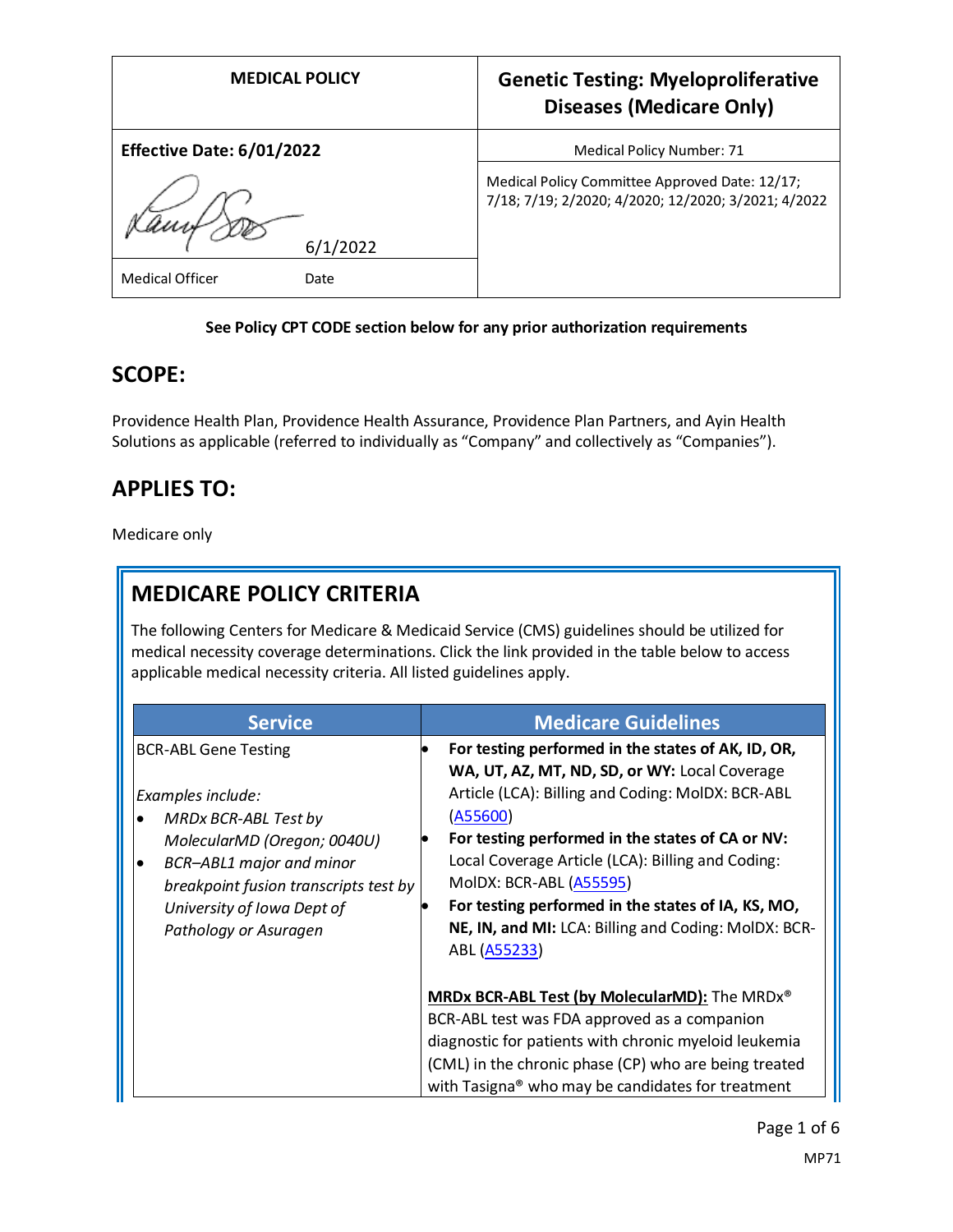|                                                                                                  | discontinuation and monitoring of treatment-free<br>remission (TFR). When used for this FDA-approved<br>purpose, this test would be considered medically<br>necessary. Per the FDA-approval summary, this test is<br>not intended to be used to make a diagnosis of CML. As<br>additional indications are added to the FDA web page<br>for List of Cleared or Approved Companion Diagnostic<br>Devices [In Vitro and Imaging Tools]), coverage may be<br>allowed for future approved indications for this test.                                                                                                                                                                                  |
|--------------------------------------------------------------------------------------------------|--------------------------------------------------------------------------------------------------------------------------------------------------------------------------------------------------------------------------------------------------------------------------------------------------------------------------------------------------------------------------------------------------------------------------------------------------------------------------------------------------------------------------------------------------------------------------------------------------------------------------------------------------------------------------------------------------|
|                                                                                                  | All other BCR-ABL Testing: It is clinically appropriate to<br>test BCR-ABL for patients who present with symptoms<br>suggestive of myeloproliferative neoplasms (MPN) or<br>myelodysplastic syndromes (MDS) and would be<br>considered medically necessary for these indications.<br>No specific coverage criteria are provided for this test<br>because this is considered "step one" by the LCDs in the<br>next below.                                                                                                                                                                                                                                                                         |
| Single or Multi-Gene Testing for BCR-<br><b>ABL Negative Myeloproliferative</b><br>Disease (MPD) | Note: MPD includes polycythemia vera (PV), essential<br>thrombocythemia (ET), and primary myelofibrosis (PMF)                                                                                                                                                                                                                                                                                                                                                                                                                                                                                                                                                                                    |
| Specific genes include: JAK2 V617F, JAK2<br>(exon 12), CALR, and MPL genes                       | For testing performed in the states of AK, ID, OR,<br>$\bullet$<br>WA, UT, AZ, MT, ND, SD, or WY: Local Coverage<br>Determination (LCD): MolDX: Genetic Testing for<br><b>BCR-ABL Negative Myeloproliferative Disease</b><br>(L36186)<br>For testing performed in the states of CA or NV:<br>٠<br>MolDX: Genetic Testing for BCR-ABL Negative<br>Myeloproliferative Disease (L36180)<br>For testing performed in the states of IA, KS, MO,<br>NE, IN, and MI: LCD: MolDX: Genetic Testing for<br><b>BCR-ABL Negative Myeloproliferative Disease</b><br>(L36815)<br>These panel tests are considered not medically<br>necessary, based on Medicare guidelines (See "Policy<br>Guidelines" below): |
|                                                                                                  | Myeloproliferative Disease Panel, by University of<br>Alabama at Birmingham (Alabama)<br>MyMRD® NGS Panel test, by Laboratory for<br>Personalized Molecular Medicine (PLA code 0171U;<br>California)                                                                                                                                                                                                                                                                                                                                                                                                                                                                                             |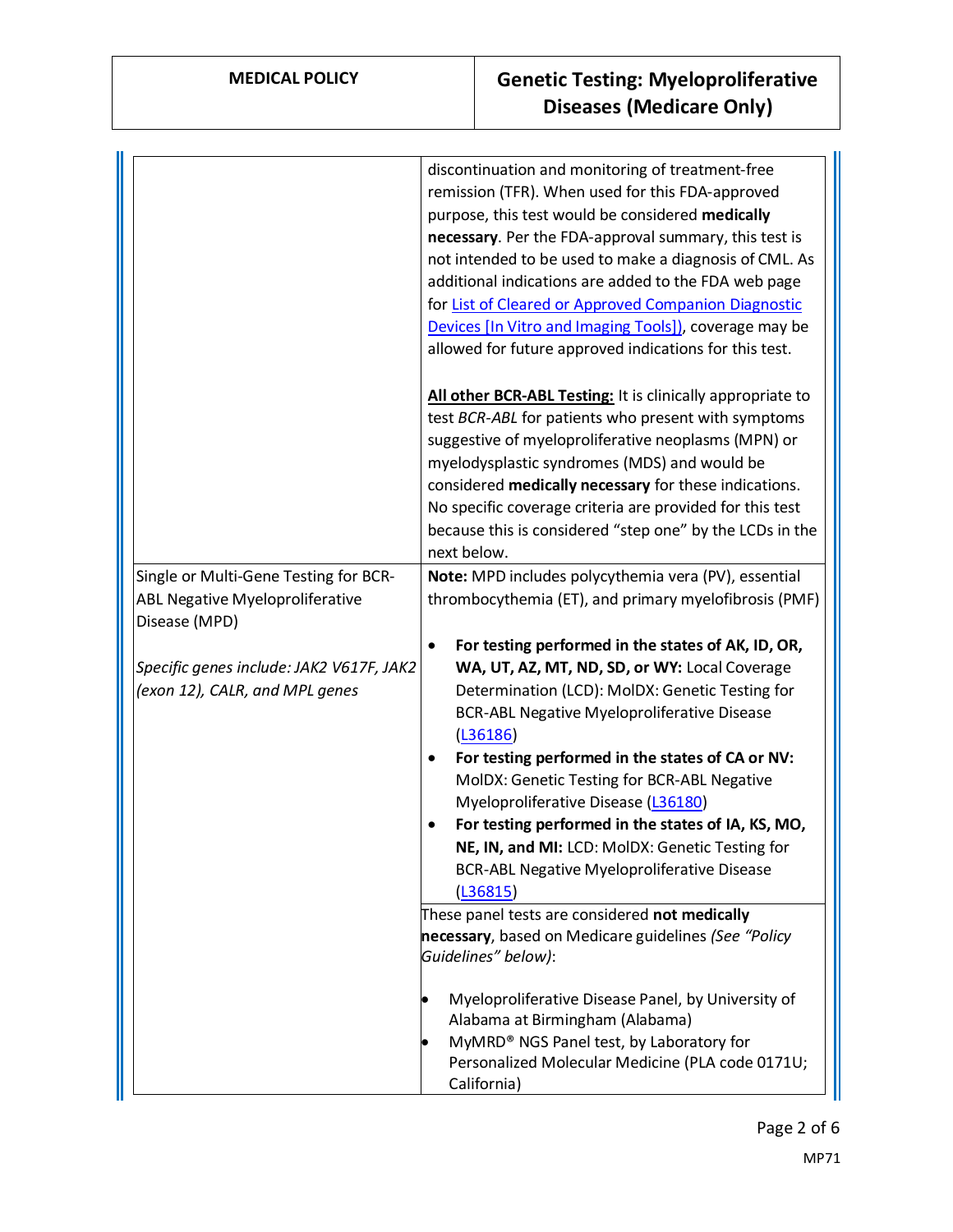| test (PLA code 0027U; Mayo Clinic; |                                                        |
|------------------------------------|--------------------------------------------------------|
|                                    | for clinically appropriate indications related to JAK2 |
| Minnesota)<br>testing)             |                                                        |

## **POLICY GUIDELINES**

#### Medicare and Medical Necessity

Laboratories performing tests in service areas which have adopted guidelines or coverage determinations made by the Medicare Molecular Diagnostics (MolDX) Program contractor are required to submit a technology assessment (TA) to establish analytical and clinical validity (AV/CV) and clinical utility (CU). Supporting LCDs regarding TA reviews include, but are not limited to, the following:

- Laboratories in CA & NV: LCD for MolDX: Molecular Diagnostic Tests (MDT) [\(L35160\)](https://www.cms.gov/medicare-coverage-database/view/lcd.aspx?lcdid=35160)
- Laboratories in NC, SC, GA, TN, AL, VA, & WV: LCD for MolDX: Molecular Diagnostic Tests (MDT) [\(L35025\)](https://www.cms.gov/medicare-coverage-database/view/lcd.aspx?lcdid=35025)
- Laboratories in AK, ID, OR, WA, UT, AZ, MT, ND, SD, & WY: LCD for MolDX: Molecular Diagnostic Tests (MDT) [\(L36256\)](https://www.cms.gov/medicare-coverage-database/view/lcd.aspx?lcdid=36256)

Coverage or non-coverage determinations made by MolDX are maintained in the DEX™ Diagnostics Exchange registry catalog and are available for public viewing. If a test does not have a coverage determination by the MolDX Program, then AV/CV and CU have **not** been established and the test is considered not medically reasonable and necessary under *SSA §1862(a)(1)(A)* until a MolDX review is complete and coverage is indicated by MolDX or Noridian. Therefore, tests identified in this policy as not meeting this requirement are not medically reasonable or necessary for Medicare under *SSA §1862(a)(1)(A).*

### **BILLING GUIDELINES**

### General

See associated local coverage articles (LCAs) for related coding and billing guidance:

• LCA: Billing and Coding: MolDX: Genetic Testing for BCR-ABL Negative Myeloproliferative Disease [\(A57422\)](https://www.cms.gov/medicare-coverage-database/details/article-details.aspx?articleId=57422)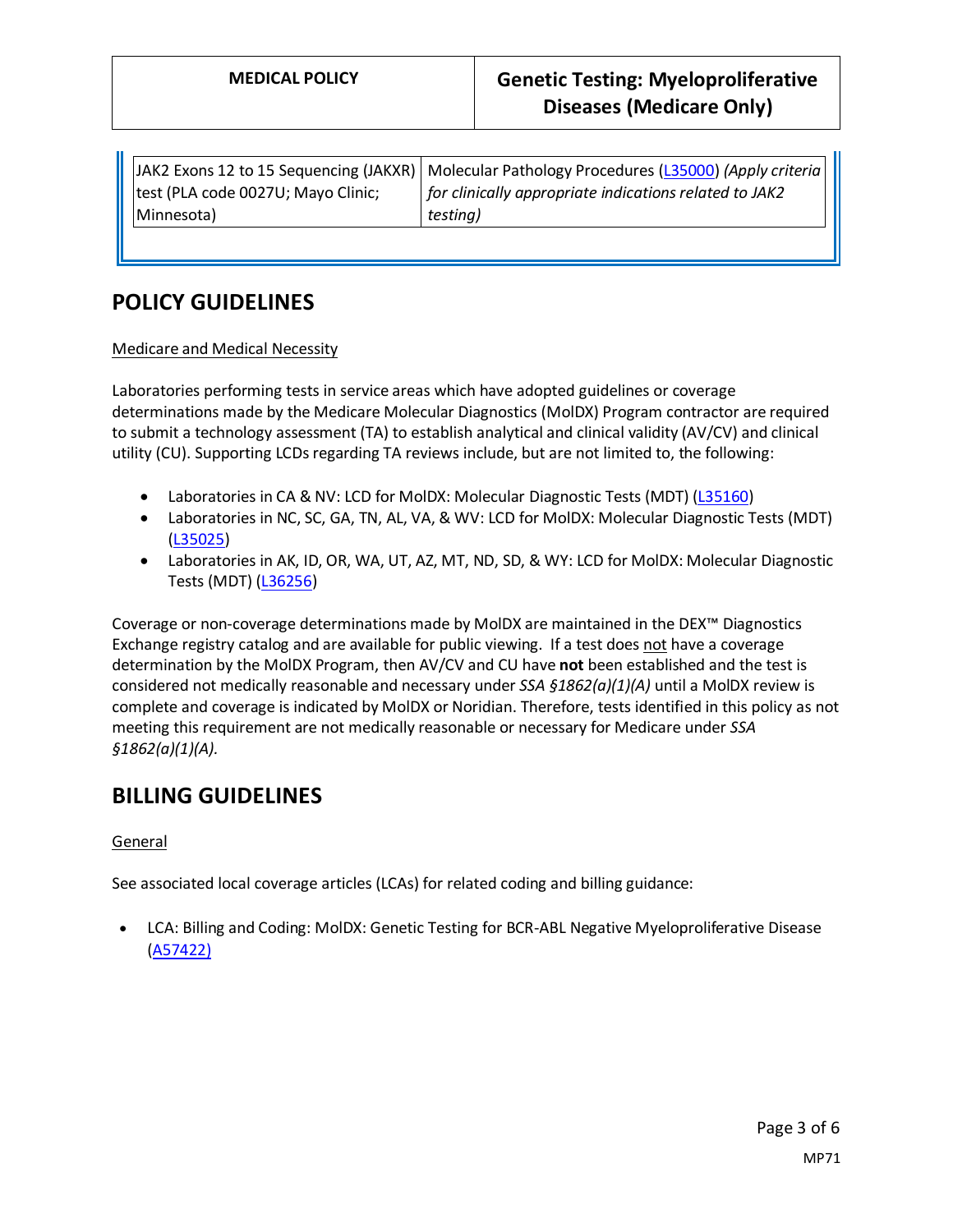# **CPT CODES**

| <b>Medicare Only</b> |                                                                                                                                                                                                                                                                                                                                                                                                                                   |  |
|----------------------|-----------------------------------------------------------------------------------------------------------------------------------------------------------------------------------------------------------------------------------------------------------------------------------------------------------------------------------------------------------------------------------------------------------------------------------|--|
|                      | <b>Prior Authorization Required</b>                                                                                                                                                                                                                                                                                                                                                                                               |  |
| 0017U                | Oncology (hematolymphoid neoplasia), JAK2 mutation, DNA, PCR amplification of exons<br>12-14 and sequence analysis, blood or bone marrow, report of JAK2 mutation not detected<br>or detected (Used to report the JAK2 Mutation test, by the University of Iowa)                                                                                                                                                                  |  |
| 0027U                | JAK2 (Janus kinase 2) (eg, myeloproliferative disorder) gene analysis, targeted sequence<br>analysis exons 12-15 (Used to report the JAK2 Exons 12 to 15 Sequencing (JAKXR) test, by<br>the Mayo Clinic)                                                                                                                                                                                                                          |  |
| 81219                | CALR (calreticulin) (eg, myeloproliferative disorders), gene analysis, common variants in<br>exon 9                                                                                                                                                                                                                                                                                                                               |  |
| 81270                | JAK2 (Janus kinase 2) (eg, myeloproliferative disorder) gene analysis, p.Val617Phe (V617F)<br>variant                                                                                                                                                                                                                                                                                                                             |  |
| 81279                | JAK2 (Janus kinase 2) (eg, myeloproliferative disorder) targeted sequence analysis (eg,<br>exons 12 and 13)                                                                                                                                                                                                                                                                                                                       |  |
| 81338                | MPL (MPL proto-oncogene, thrombopoietin receptor) (eg, myeloproliferative disorder)<br>gene analysis; common variants (eg, W515A, W515K, W515L, W515R)                                                                                                                                                                                                                                                                            |  |
| 81339                | MPL (MPL proto-oncogene, thrombopoietin receptor) (eg, myeloproliferative disorder)<br>gene analysis; sequence analysis, exon 10                                                                                                                                                                                                                                                                                                  |  |
| 81402                | Molecular pathology procedure level 3 - which includes MPL (myeloproliferative leukemia<br>virus oncogene, thrombopoietin receptor, TPOR) (eg, myeloproliferative disorder),<br>common variants (eg, W515A, W515K, W515L, W515R)                                                                                                                                                                                                  |  |
| 81403                | Molecular pathology procedure, Level 4 - which includes JAK2 (Janus kinase 2) (eg,<br>myeloproliferative disorder), exon 12 sequence and exon 13 sequence, if performed and<br>MPL (myeloproliferative leukemia virus oncogene, thrombopoietin receptor, TPOR) (eg,<br>myeloproliferative disorder), exon 10 sequence.                                                                                                            |  |
| 81450                | Targeted genomic sequence analysis panel, hematolymphoid neoplasm or disorder, DNA<br>analysis, and RNA analysis when performed, 5-50 genes (eg, BRAF, CEBPA, DNMT3A, EZH2,<br>FLT3, IDH1, IDH2, JAK2, KRAS, KIT, MLL, NRAS, NPM1, NOTCH1), interrogation for sequence<br>variants, and copy number variants or rearrangements, or isoform expression or mRNA<br>expression levels, if performed                                  |  |
| 81455                | Targeted genomic sequence analysis panel, solid organ or hematolymphoid neoplasm,<br>DNA analysis, and RNA analysis when performed, 51 or greater genes (EG, ALK, BRAF,<br>CDKN2A, CEBPA, DNMT3A, EGFR, ERBB2, EZH2, FLT3, IDH1, IDH2, JAK2, KIT, KRAS, MLL,<br>NPM1, NRAS, MET, NOTCH1, PDGFRA, PDGFRB, PGR, PIK3CA, PTEN, RET), interrogation for<br>sequence variants and copy number variants or rearrangements, if performed |  |
|                      | No Prior Authorization Required                                                                                                                                                                                                                                                                                                                                                                                                   |  |
| 0016U                | Oncology (hematolymphoid neoplasia), RNA, BCR/ABL1 major and minor breakpoint<br>fusion transcripts, quantitative PCR amplification, blood or bone marrow, report of<br>fusion not detected or detected with quantitation (Used to report the BCR-ABL1 major                                                                                                                                                                      |  |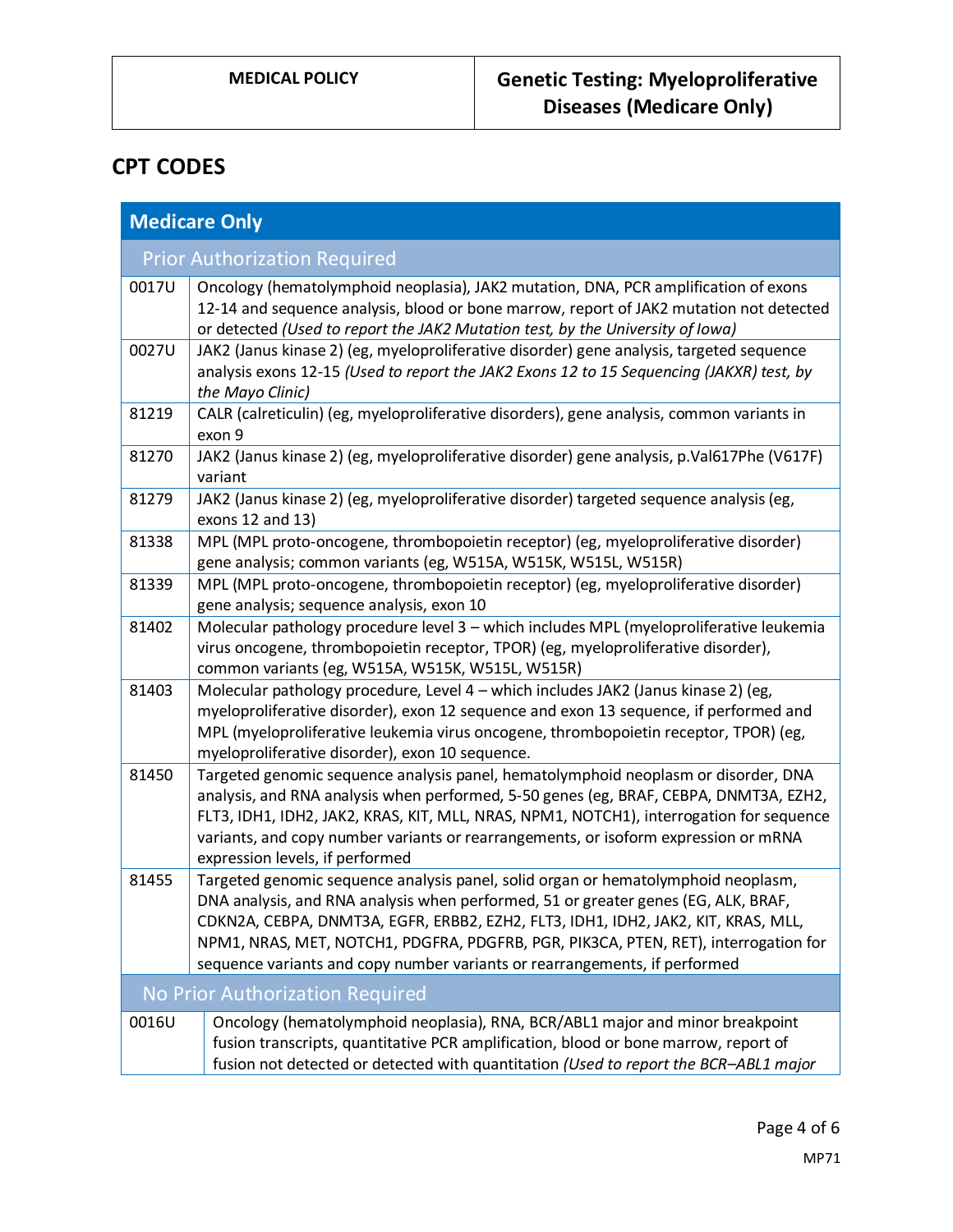|                    | and minor breakpoint fusion transcripts by University of Iowa, Department of Pathology<br>or Asuragen)                                                                                                                                                                                                                                                                                    |
|--------------------|-------------------------------------------------------------------------------------------------------------------------------------------------------------------------------------------------------------------------------------------------------------------------------------------------------------------------------------------------------------------------------------------|
| 0040U              | BCR/ABL1 (t(9;22)) (eg, chronic myelogenous leukemia) translocation analysis, major<br>breakpoint, quantitative (Used to report the MRDx BCR-ABL Test, by MolecularMD<br>[Oregon])                                                                                                                                                                                                        |
| 81206              | BCR/ABL1 (t(9;22)) (eg, chronic myelogenous leukemia) translocation analysis; major<br>breakpoint, qualitative or quantitative                                                                                                                                                                                                                                                            |
| 81207              | BCR/ABL1 (t(9;22)) (eg, chronic myelogenous leukemia) translocation analysis; minor<br>breakpoint, qualitative or quantitative                                                                                                                                                                                                                                                            |
| 81208              | BCR/ABL1 (t(9;22)) (eg, chronic myelogenous leukemia) translocation analysis; other<br>breakpoint, qualitative or quantitative                                                                                                                                                                                                                                                            |
| <b>Not Covered</b> |                                                                                                                                                                                                                                                                                                                                                                                           |
| 0171U              | Targeted genomic sequence analysis panel, acute myeloid leukemia, myelodysplastic<br>syndrome, and myeloproliferative neoplasms, DNA analysis, 23 genes, interrogation for<br>sequence variants, rearrangements and minimal residual disease, reported as<br>presence/absence (Used to report the MyMRD® NGS Panel test, by the Laboratory for<br><b>Personalized Molecular Medicine)</b> |
|                    | <b>Unlisted Codes</b>                                                                                                                                                                                                                                                                                                                                                                     |
|                    | All unlisted codes will be reviewed for medical necessity, correct coding, and pricing at the                                                                                                                                                                                                                                                                                             |
|                    | claim level. If an unlisted code is billed related to services addressed in this policy then                                                                                                                                                                                                                                                                                              |
|                    | prior-authorization is required.                                                                                                                                                                                                                                                                                                                                                          |
| 81479              | Unlisted molecular pathology procedure                                                                                                                                                                                                                                                                                                                                                    |

# **INSTRUCTIONS FOR USE**

Company Medical Policies serve as guidance for the administration of plan benefits. Medical policies do not constitute medical advice nor a guarantee of coverage. Company Medical Policies are reviewed annually and are based upon published, peer-reviewed scientific evidence and evidence-based clinical practice guidelines that are available as of the last policy update. The Companies reserve the right to determine the application of Medical Policies and make revisions to Medical Policies at any time. Providers will be given at least 60-days notice of policy changes that are restrictive in nature.

The scope and availability of all plan benefits are determined in accordance with the applicable coverage agreement. Any conflict or variance between the terms of the coverage agreement and Company Medical Policy will be resolved in favor of the coverage agreement.

### **REGULATORY STATUS**

### Mental Health Parity Statement

Coverage decisions are made on the basis of individualized determinations of medical necessity and the experimental or investigational character of the treatment in the individual case. In cases where medical necessity is not established by policy for specific treatment modalities, evidence not previously